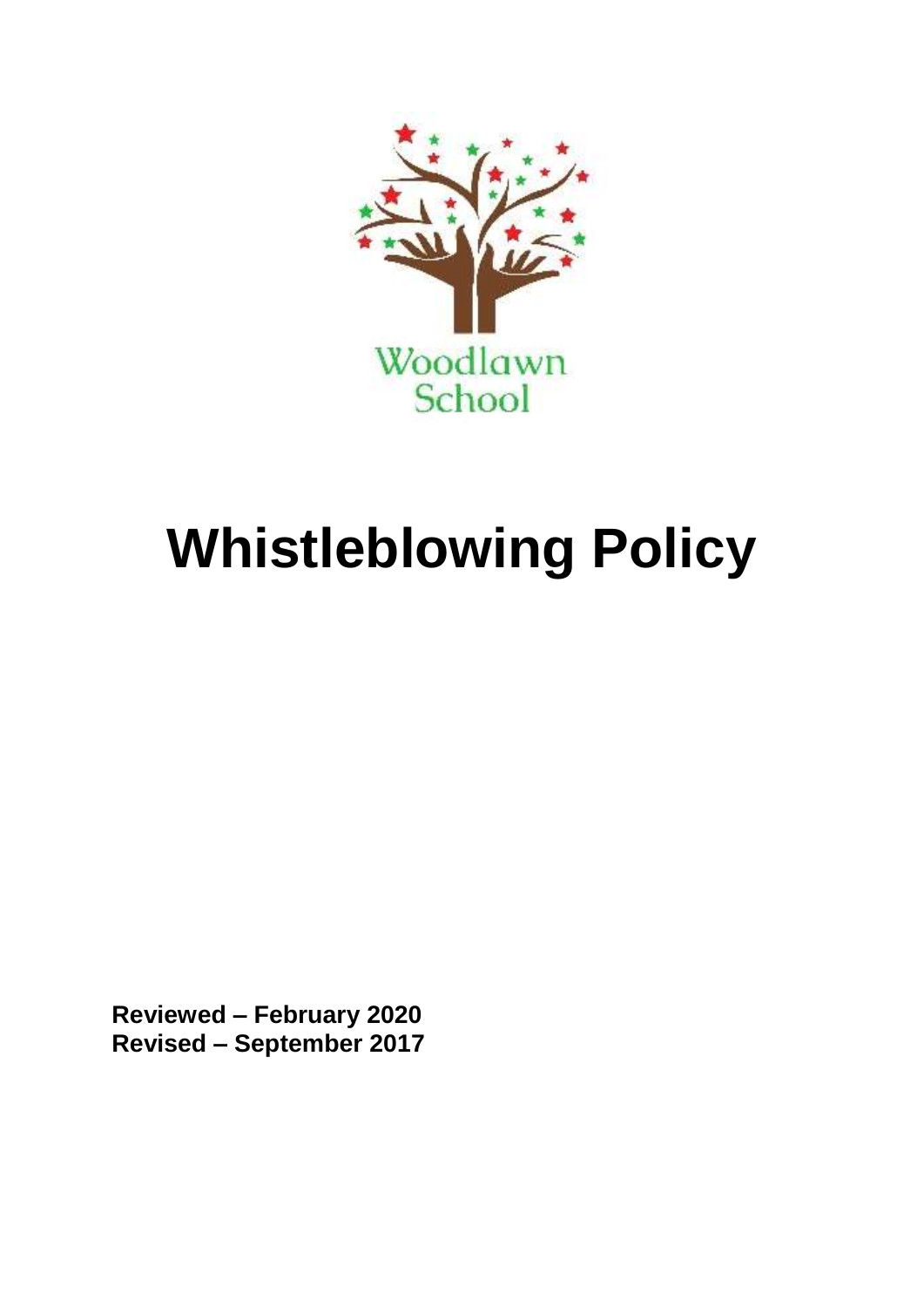#### 1. **Introduction**

101 The governing body is committed to maintaining a culture of openness, accountability and integrity. We seek to ensure that employees and workers at the school feel secure in raising concerns about any activity which may harm individuals or undermine the school. The school has adopted this Whistle Blowing policy to provide clear guidance to those who may need to raise concerns. This policy and procedure has been prepared in accordance with the Public Interest Disclosure Act 1998 and DfE quidance for schools.

# 2. **Purpose**

- 201 The Governing Body expects its employees, and others involved in the work of the school, who have serious concerns about any aspect of the school's work to come forward and raise those concerns.
- 202 An employee may be the first person to realise that there could be something seriously wrong within the school. However, they may feel that speaking up would be disloyal to colleagues or to the school. They may also fear harassment or victimisation.

203

This policy aims to:

- encourage you to feel confident in raising serious concerns and to question and act upon concerns;
- provide avenues for you to raise those concerns and receive feedback on any action taken;
- ensure that you receive a response to your concerns and that you are aware of how to pursue them if you are not satisfied;
- reassure you that you will be protected from possible reprisals or victimisation if you have a reasonable belief that you have raised any concern in good faith.

# 3 **Application of policy**

- 301 All employees and workers at the school have a responsibility for whistleblowing. The purpose of this policy and procedure is to make it clear that employees can raise concerns in confidence without fear of victimisation, subsequent discrimination or disadvantage. Employees are encouraged to raise serious concerns in the first instance **within** the school rather than overlooking a problem or 'blowing the whistle' outside, and it is preferred that the matter is raised when it is just a concern rather than waiting for proof.
- 302 This policy and procedure applies to all employees and those working for the school, for example, agency staff. It also covers those providing services under a contract with the school and organisations working in partnership with the school.
- 303 The school recognises that employees may wish to seek advice and be supported by their trade union representative when raising a concern and acknowledges and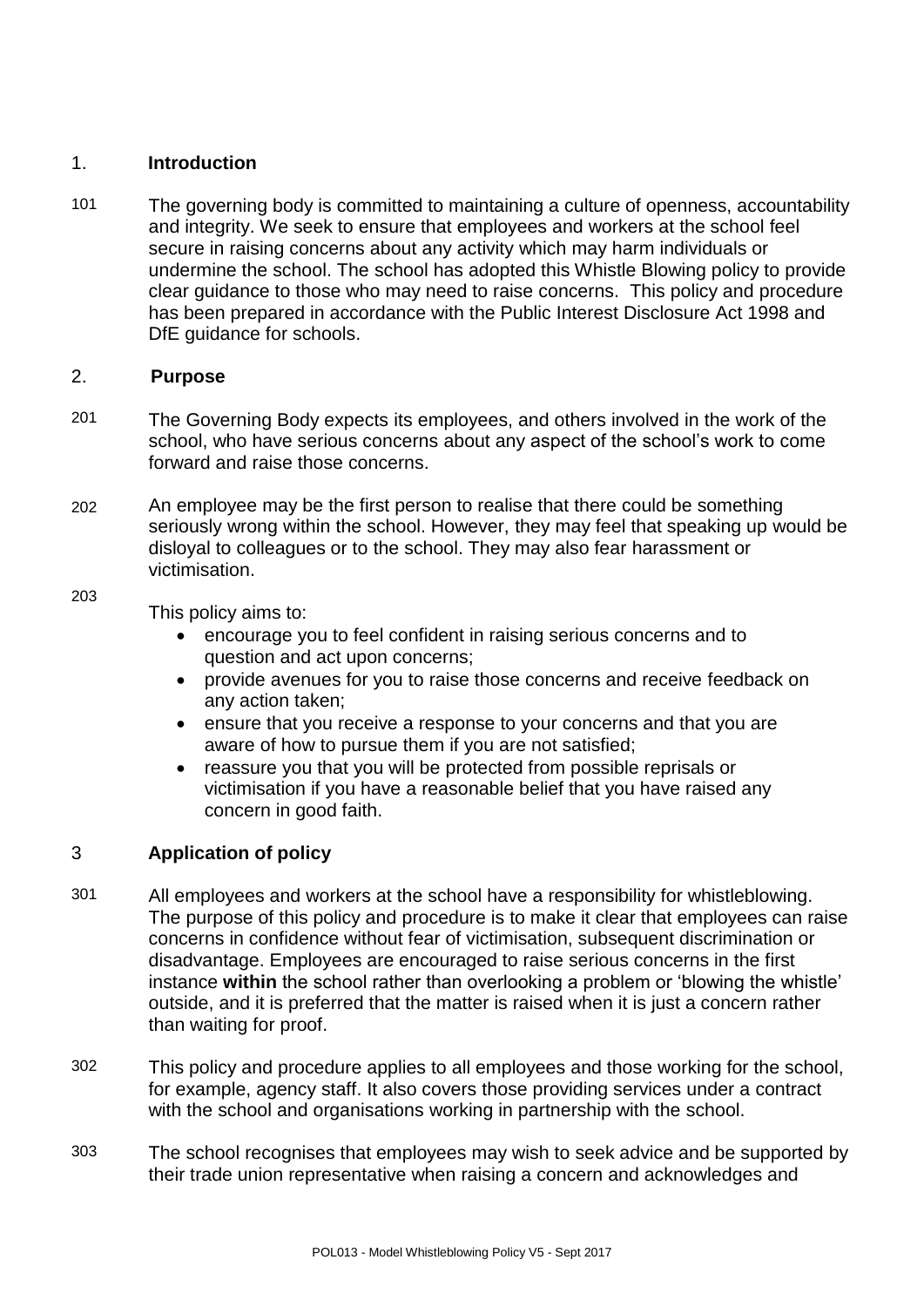endorses the role trade union representatives play in this area. Trade union representatives acting in accordance with the policy and procedure will not suffer detriment in their employment with the school.

# 4 **Scope**

401 This policy and procedure is intended to cover concerns that fall outside the scope of other procedures, including the school's complaints procedure and grievance policy.

This policy should be used for concerns about:-

- any unlawful act, whether criminal or a breach of civil law;
- maladministration, as defined by the Local Government Ombudsman
- breach of any statutory code of practice
- breach of, or failure to implement or comply with, Financial Regulations or Standing Orders
- any failure to comply with appropriate professional standards
- fraud, corruption or dishonesty
- actions which are likely to cause physical/mental/psychological danger to any person, or to give

rise to a risk of significant damage to property

- loss of income to the school
- abuse of power, or the use of the school's powers and authority for any unauthorised or ulterior purpose
- discrimination in the provision of education
- any other matter that staff consider they cannot raise by any other procedure
- 402 It should be emphasised that this policy and procedure is intended to assist employees or workers who have discovered malpractice or serious wrongdoing, provided they make the disclosure in accordance with the policy. It is not designed to question financial or business decisions taken by the school nor may it be used to reconsider any matters that have already been addressed under the harassment, complaint or disciplinary procedures. Individuals who make disclosures outside the arrangements set out here will not be protected under this policy and may not be protected under the Act.

# 5 **Protection**

- 501 It can be difficult for an employee or worker to make the decision to report a concern. If a concern is raised in good faith and based on reasonable belief, there should be nothing to fear.
- 502 The school will not tolerate any harassment or victimisation (including informal pressures) and will take appropriate action to protect an individual when they raise a concern even if they are genuinely mistaken in their concerns. Any harassment or victimisation of a whistleblower would result in disciplinary action against the person responsible.

503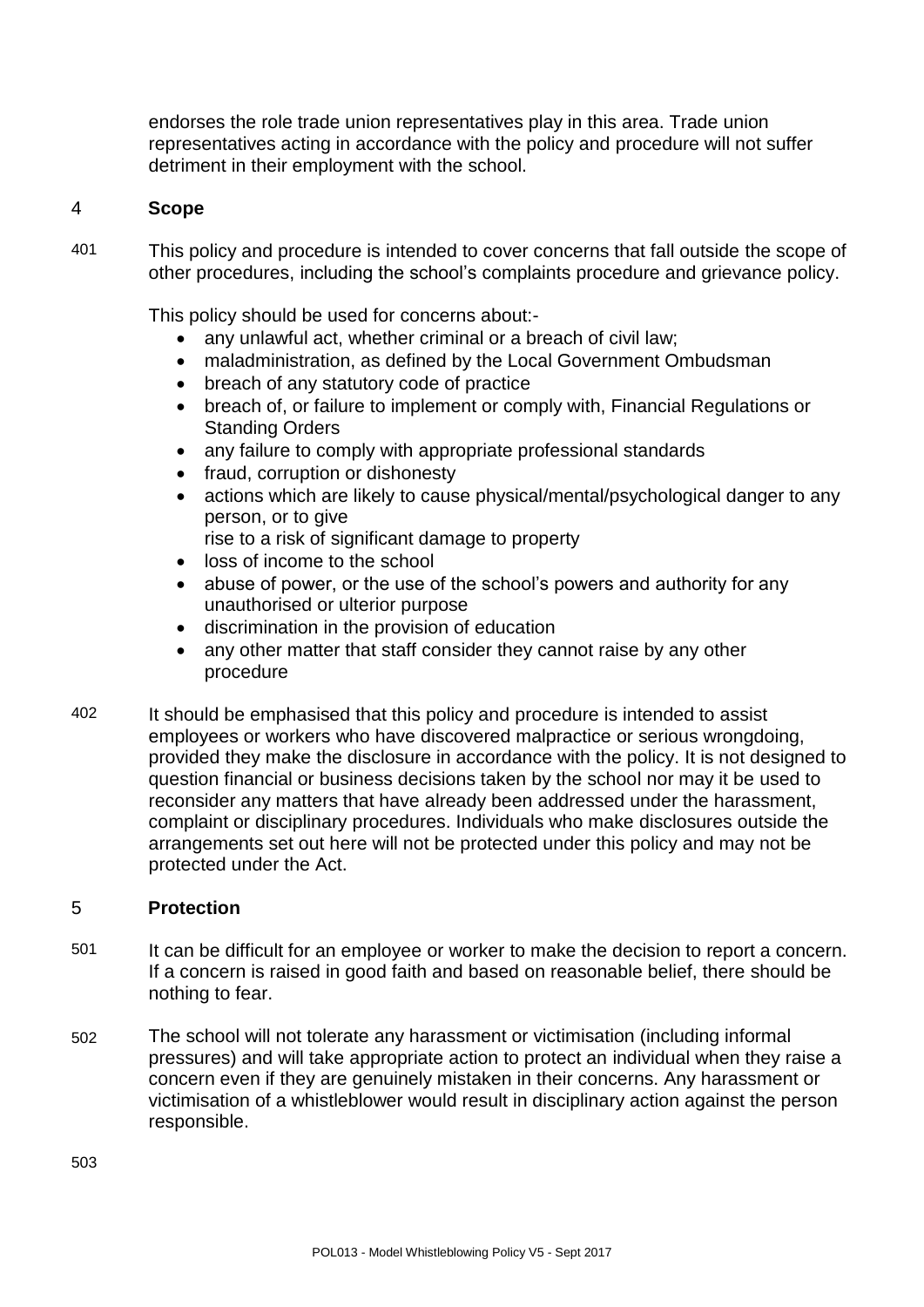Under The Public Interest Disclosure Act 1998, workers are protected from dismissal or other detriment as long as they follow their employers whistle blowing procedure.

504

Any investigations arising from whistleblowing will not influence or be influenced by any other procedures to which an employee may be subject.

505

If an employee's concern is not confirmed by the investigation, no action will be taken against them. If, however it is determined through an investigation that an employee made an allegation frivolously, maliciously or for personal gain, disciplinary action may be taken against them.

## 6 **How to raise a concern**

- 601 It is hoped that in most cases an employee/worker will feel able to raise any concerns internally with the Headteacher, speaking to them in person or putting the matter in writing if they prefer. They may be able to agree a way of resolving a concern quickly and effectively.
- 602 Where the concern relates to the Head teacher the employee/worker should raise the concern with the Chair of Governors.
- 603 The Headteacher (or Chair of Governors) will meet with the employee/worker as soon as practicable to discuss their concern. Recording sufficient details to enable the matter to be thoroughly investigated. As a minimum, they will record the name of the employee/worker but also indicate whether the individual wishes his or her identity to remain confidential and the nature of the concern
- 604 It may not always be possible to maintain confidentiality and the Headteacher (or Chair of Governors) should explain this to the employee/worker. In such instances, the employee/worker will have the choice of either withdrawing or agreeing to his/her identity becoming known to enable the concern to be effectively dealt with.
- 605 The employee may bring a colleague or trade union representative to any meetings under this policy. The confidentiality of the disclosure and any subsequent investigation must be respected.
- 606 The Headteacher (or Chair of Governors) will take notes and produce a written summary of the concern raised and provide the employee/worker with a copy as soon as practicable after the meeting, along with an indication of how they propose to deal with the matter, where possible.

#### 7 **Concerns relating to Governors**

701 If a concern against a Governor is received, then this will be treated in the same way as any other concern. It will receive the same serious consideration. Such a concern would normally be raised with the Chair of Governors. Where the concern relates to the Chair of Governors, it should be taken via the Local Authority.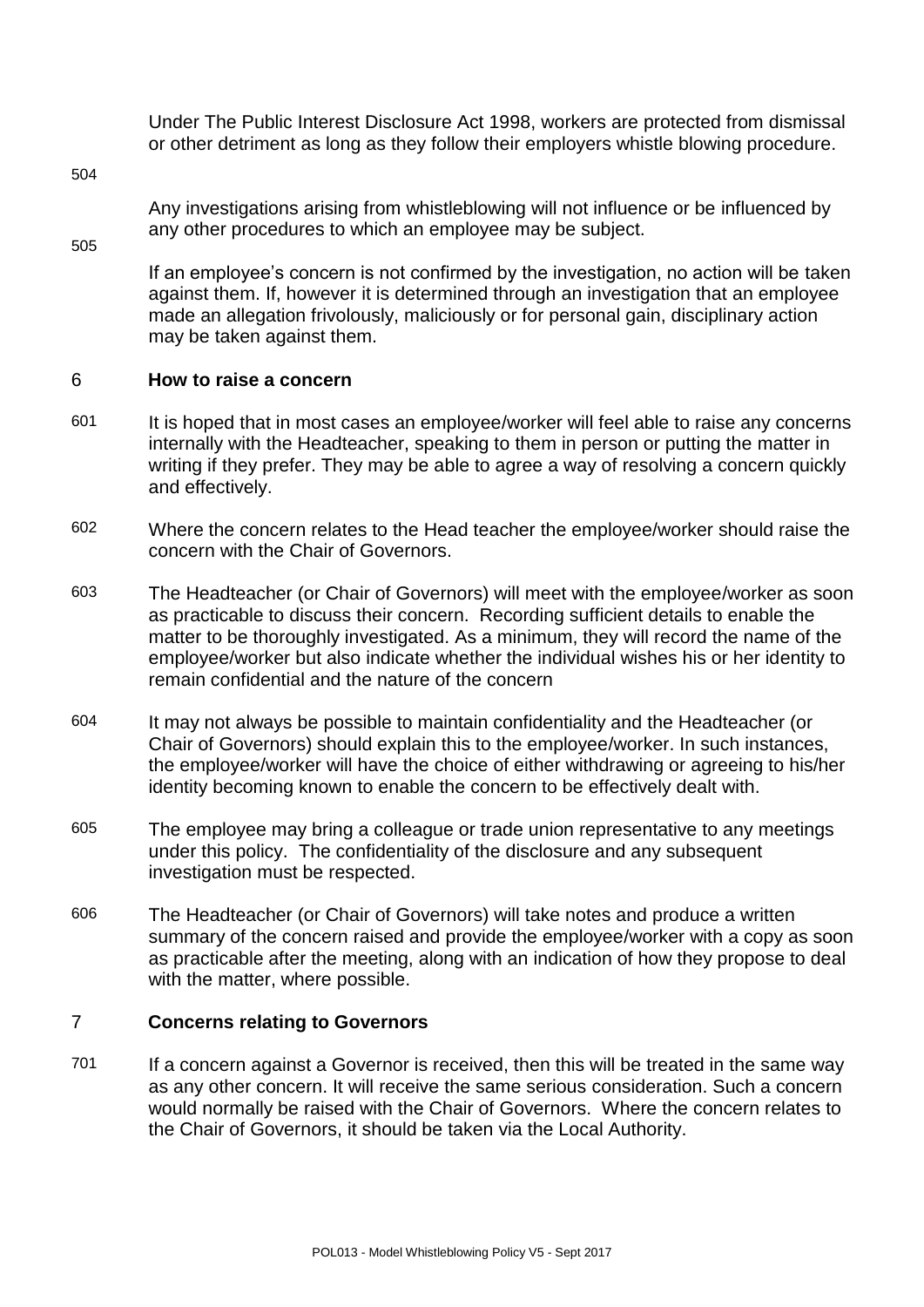# 8. **Investigating a disclosure**

- 801 Once an employee/worker has raised a concern, the Headteacher (or Chair of Governors) will carry out, within 10 working days, an initial assessment to determine the scope of any investigation. The employee/worker will be informed of the outcome of this assessment. The employee/worker raising the concern may be required to attend additional meetings in order to provide further information.
- 802 The Headteacher (or Chair of Governors) may consider it appropriate to refer the concern to an external agency for consideration in advance of any internal investigation. This may be appropriate where concerns about child safeguarding, potential criminal activity or unsafe working practices are raised. Where this is deemed appropriate, no further internal investigation should be undertaken until clearance is given.
- 803 Where necessary, the school may appoint an investigator or team of investigators, including those with relevant experience of investigations or specialist knowledge of the subject matter. The investigator(s) may make recommendations for change to enable the school to minimise the risk of future wrongdoing.
- 804 The Headteacher (or Chair of Governors) will aim to keep the employee/worker informed of the progress of the investigation and likely timescale. Sometimes the need for confidentiality may mean that the employee/worker cannot be given specific details of the investigation or any disciplinary action taken as a result. The employee/worker is required to treat any information about the investigation as strictly confidential.
- 805 If it is concluded that an employee/worker has made false allegations maliciously, in bad faith or with a view to personal gain, they will be subject to disciplinary action under the school's disciplinary policy and procedure.
- 806 Whilst it cannot always be guaranteed that the outcome will be in line with the employee's/worker's expectation, concerns will be dealt with fairly and in an appropriate way.
- 807 There is no right of appeal against any decisions taken under this policy and procedure.

## 9 **External disclosure**

- 901 Employees or workers who believe that the matter has not been taken seriously or is being covered up may choose to report the concern externally to an appropriate body details of which are shown below:
	- the Local Authority
	- a Prescribed Person or Body (eg. Ofsted, Education Funding Agency, Children Commissioner or NSPCC -